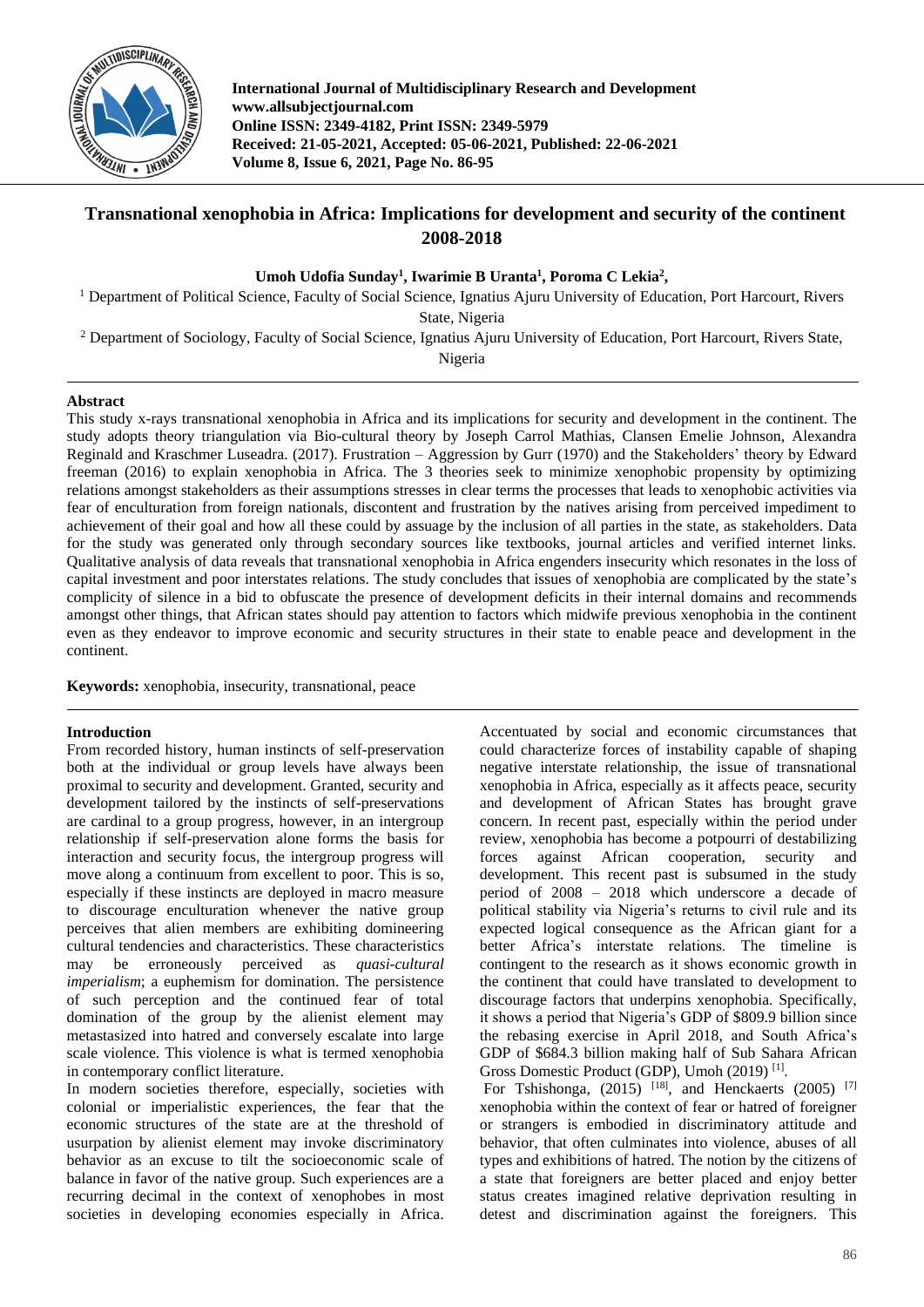perception at crescendo shapes violence and disorder in the state. Sometimes as retaliatory measure, whether immediate or mediate, the relatives of victims and citizens of the victimized countries may engage in negative responses which may eventually spiral into large scale violence disrupting socioeconomic activities of the state and her neighbours. Transnational xenophobia is an eruptive phenomenon which measures the extent of disorder accentuated by discrimination usually permitted by sovereign states and carried out by admixture of clandestine agents and the poor demography in a state which may engage other states that shares strong ethno-religious or economic ties. Bordeau (2015) [4] identified xenophobia as a prominent issue in many African states including Kenya, Nigeria, South Africa, Mozambique, Libya, Senegal, Egypt etc. which underscores severe discrimination by the indigenes against foreigners leading to unhealthy international relations among African States. It is clear that xenophobia has not only altered the peaceful co-existence, good governance and social cohesion of African States, it has equally encouraged violation of human rights in Africa. Xenophobia is an experience that is not only inimical to Afrocentric focus of many African states, it is also a phenomenon which encourages development in reverse especially when the escalation engages more than one state. Technically, the irony of transnational xenophobia in Africa is that it is centered on Africans discriminating abusing, violating, killing, looting and destroying properties of Africans in Africa, thereby distorting the peace and development of Africa. Upon the above, the present assessment explores historically the causes, courses and outcomes of xenophobic attacks and its impacts on security and development of the continent.

## **Statement of the Problem**

The African continent has witnessed a plethora of socioeconomic contradictions engendered by the experiences of slavery, colonialism, poverty, flawed political system and terrorism. Some of these experiences have been sustained by the asymmetry in trade relations in globalization matrix between the continent and western capitalist countries, Umoh  $(2021)$ <sup>[20]</sup>. The irrigation to this social entropy in African societies is directly proportional to the political vacuity and insincerity of actors within the continent. The struggle for liberation from perpetual lack by African citizens has midwife large scale violence like terrorism and xenophobia. Sandwiched between the negative influences of globalization and the need to protect, secure, and develop their states, African citizens have developed psychological fear for the usurpation of economic structures and power relations by fellow Africans in their respective countries. This fear seems to underscore the atavistic experiences of colonialism, imperialism and apartheid. The fear is informed by instincts of self or group preservation against predatory tendencies of foreigners. Emasculated by indices of underdevelopment which draw attention to frustration and the inability to hold their government to account, African citizens express this frustration as aggression against fellow Africans who are perceived as foreigners, this aggression is expressed in xenophobic attacks. Consequently, some manifestations of xenophobia are easily evaluated in the context of expulsion threats of foreign nationals, unjust deportation, and in many instances, violent attacks against non-nationals. These

manifestations can be noted as far back as the 1960s. Romola (2015), distinguished different forms of xenophobia carried out by African nations at different times and for different reasons; Aliens Compliance Order of 1969 in Ghana, Operation Ghana must-go of 1983 in Nigeria and Operation Usalama of 2013 in Kenya, to mentioned but a few. Xenophobic reactions in Ghana, Nigeria, Angola, Uganda and South Africa, were consequent on economic considerations via competition for local jobs and trade. In Chad and Kenya, xenophobic prejudices were informed by the war on terror. In Cote d' lvoire, Gabon and Equatorial Guinea, politics as well as economic considerations triggered xenophobic expulsions. In Tanzania, Burundi and Congo Brazzaville, xenophobic actions were largely motivated by the claim to an increase in crime index. In Congo Kinshasa, the expulsion of Angolans was with political undertone. Although, xenophobia is multidimensional, the centrality of its theme and objective is subsume in hate and fear for foreigners. Its sociocultural implications are widespread and best evaluated in the context of transnational hate crime. It is not confined to a particular continent as the violence are sometimes multicontinental. Peil  $(1974)$ <sup>[14]</sup> examined the expulsion of West African aliens and the impacts of migrants on the commercial activities in both the sending and receiving countries. The focus of Peil's study centered on the historicized mixture of acculturation and economic domination of alien Africans on the native population. While Hankom (2010) extrapolated the influence of South African officials on the xenophobic attacks of that year. A trajectory to ascertain its impacts on the continent's economy led Marsella & Ring  $(2003)$ <sup>[12]</sup> and Aremu (2013)  $[1]$ , to examined xenophobia in Africa, however, there are no adequate studies on its dynamism, nature and divergent manifestations in the continent. The aforementioned studies have all examined the phenomenon and the thrust of these researches adopted many theoretical explanations to the rise and continuity of xenophobic attacks across Africa and its implication for interstate relations, however, they have not done much to correlate the phenomenon with security and development of the continent which has affected the political, economic and trade relations between and amongst African states. Although at some point in the past, some bilateral and multilateral agreement like the Independent Commission for Multilateralism in 2019, have been engaged by government of African states which were expected to deescalate or put a lid on the reoccurrence of the violence, the failure of implementation, or implementation by half has led to a resurface of the crisis which has impacted negatively on the principles of sovereign equity of all African states. The continued resurfacing of these attacks has perplexed many scholars and political analysts, scholars wonder why government of African states often sit back and permit these attacks on fellow Africans knowing the spiraling negative influence on the unity and development of the continent. How this xenophobic violence assumes transnational character as shaped by socioeconomic dynamics, its causes and implications on security, peace and development in Africa within the period under review, is the focus of this research.

#### **Research Question.**

1What are the factors for the emergence of xenophobic activities in Africa?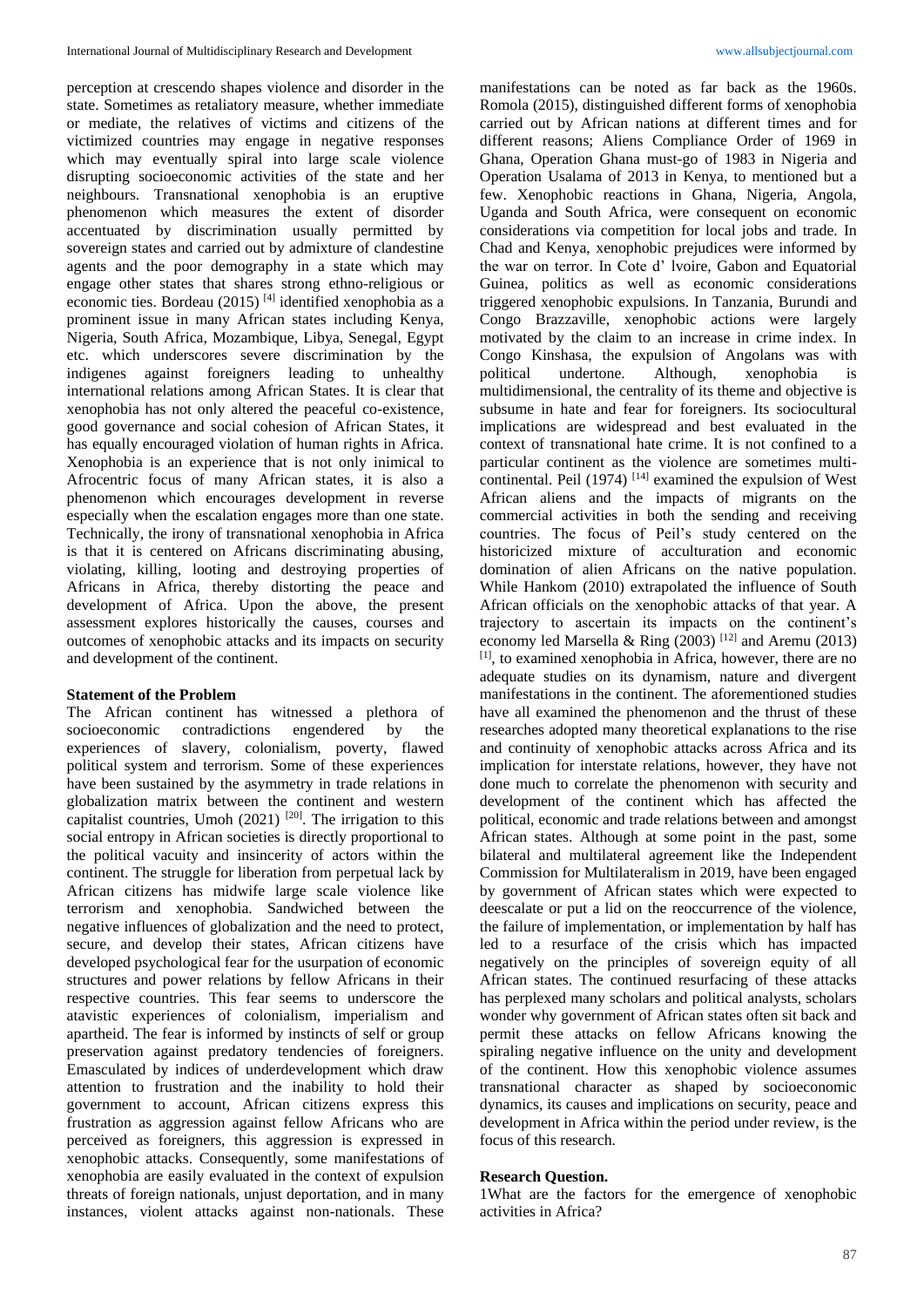2What are the implications of xenophobic activities on the peace, security and development of Africa?

#### **Objective.**

1To identify the Factors for the emergence of Xenophobic Activities in Africa**.**

2To interrogate the implications of xenophobic activities on the peace, security and development of Africa.

# **Theoretical Frame Work**.

The article adopts theory triangulation to explain the processes that could lead to xenophobic violence. Bio-Cultural theory by Carrol, J., Clasen, Jonsson, M. B., Kratschmer, A.R, McKerracher, L. Riede, and Kiaergaard, F. P. (2017) investigates the causal link between biological adaptations and cultural constructions by assuming that cultural processes are rooted in the biological necessities of the human life cycle like birth, growth, survival, mating, parenting, and sociality. That these processes are constrained, organized, and developed by culture, which includes technology, and cultural specifics like; socioeconomics, political structures, religious and ideological beliefs, and artistic practices such as music, dance, painting, and storytelling. This implies that the actions of people like foreign nationals and native citizens in the same society are influenced by both their biological background (human behaviour) and cultural background (way of life). As a consequence, the differences in cultural and biological backgrounds between such groups will result in cultural parallelism. And that once parallelism occur the fear of cultural imperialism will accentuate the fear of enculturation leading to discontent, frustration and xenophobic violence. This assumption collapses into the theory of Frustration-Aggression by Gurr (1970) which assumes that there is every tendency for individuals to fight against what they see as an impediment to their achievement of a goal and explains aggressive' behaviour such as xenophobic activities as almost always consequent upon discontent by the perpetrators. Both theory synergize with stakeholders' theory by Edward freeman (2016) which view the state as an organization, whose stability is consequent upon inputs from all stake holders including citizens, policy makers and foreign nationals. It sees xenophobic violence as a result of discontent and frustration arising from a dysfunctional interconnected relationship between the state, it agents, the citizens, business owners, diplomats and foreign nationals. The theory seeks to minimize xenophobic propensity by optimizing relations amongst stakeholders in the state. The theories and their triangulation are relevant in the study as they explain in clear terms the processes that leads to xenophobic activities via fear of enculturation from foreign nationals, discontent and frustration by the natives arising from perceived impediment to achievement of their goal and how all these could by assuage by the inclusion of all parties as stakeholders in the state. The theories further explain the friction arising from cultural relationship between two groups perceived as migrants and hosts and how such friction affects both the security and development of the African society in general.

# **Transnational Xenophobia in Africa: implications for Security and Development of the Continent.**

States with socioeconomic crisis sometimes find foreigners as unfortunate scapegoats for citizens' expression of frustration within their domain. Sometimes, in attempt to jettison citizens' anger and avoid unrest, subtle or implicit support in the form of propaganda that fuels hate against foreigners are allowed or peddled by agents of the state. Other times, in a bid to treat foreigners as jetsam or extra economic odds and ends, draconian laws could be enacted to make citizens feel that the participating government is proactive. Transnational xenophobia in Africa thus are premised on dimensions including the exportation of urban poverty and crime from one state to another. This is to say that criminality in one social formation carried across boarder could become a factor in the socioeconomic relationship between the culture, tradition, needs and expectation of two different groups in a social formation. For example, the ideology of the Mafia of Sicily and the Kuklux Klans of America have impacted negatively on the different traditional clandestine societies in Africa which hitherto had correlations with the cultural settings and native jurisprudence. For instance, the influence of cultists groupings like *Dey Balm*, *Dey Well* and *Vikings* imported in by foreign nationals on the native cultural clandestine groups like the *Ekpo* and *Ekpe* Societies of the Ibibios in Southern Nigeria have often times caused clashes between the two. The proliferation of cultism across Africa is shaped by the imagined gains of membership like business protection and monopoly. In response to this cartel like influence on the successes of business, native citizens may express extreme "dislike" or "hatred" directed at those who are not indigenes and perceived to be engaging in practices inimical to natives' economic interest

Transnational xenophobia is very expletive of the banality inherent in some of the pugnacious domestic policies of African states. The entropy caused by this phenomenon in the continent is directly proportional to the continental development in reverse. Across the continent, manifestations of xenophobia inadvertently reduce the Gross Domestic Product of the participating governments due to violence and insecurity and sometimes trade boycott One reducible observation from the foregoing is that competition over resources and space has threatened or, in some instances, eroded the idea of multiculturalism and African interstate citizenship upon which *afrocentricism* is anchored. Again, the prevalence of transnational xenophobia brings to question the Afrocentric spirit in the ideology that an African is part of a larger family with a common communal spirit and solidarity that identifies all Africans as one. This perspective is known in the Swahili language as *Ubuntuism* and in Ibibio of southern Nigeria as *Owoidem*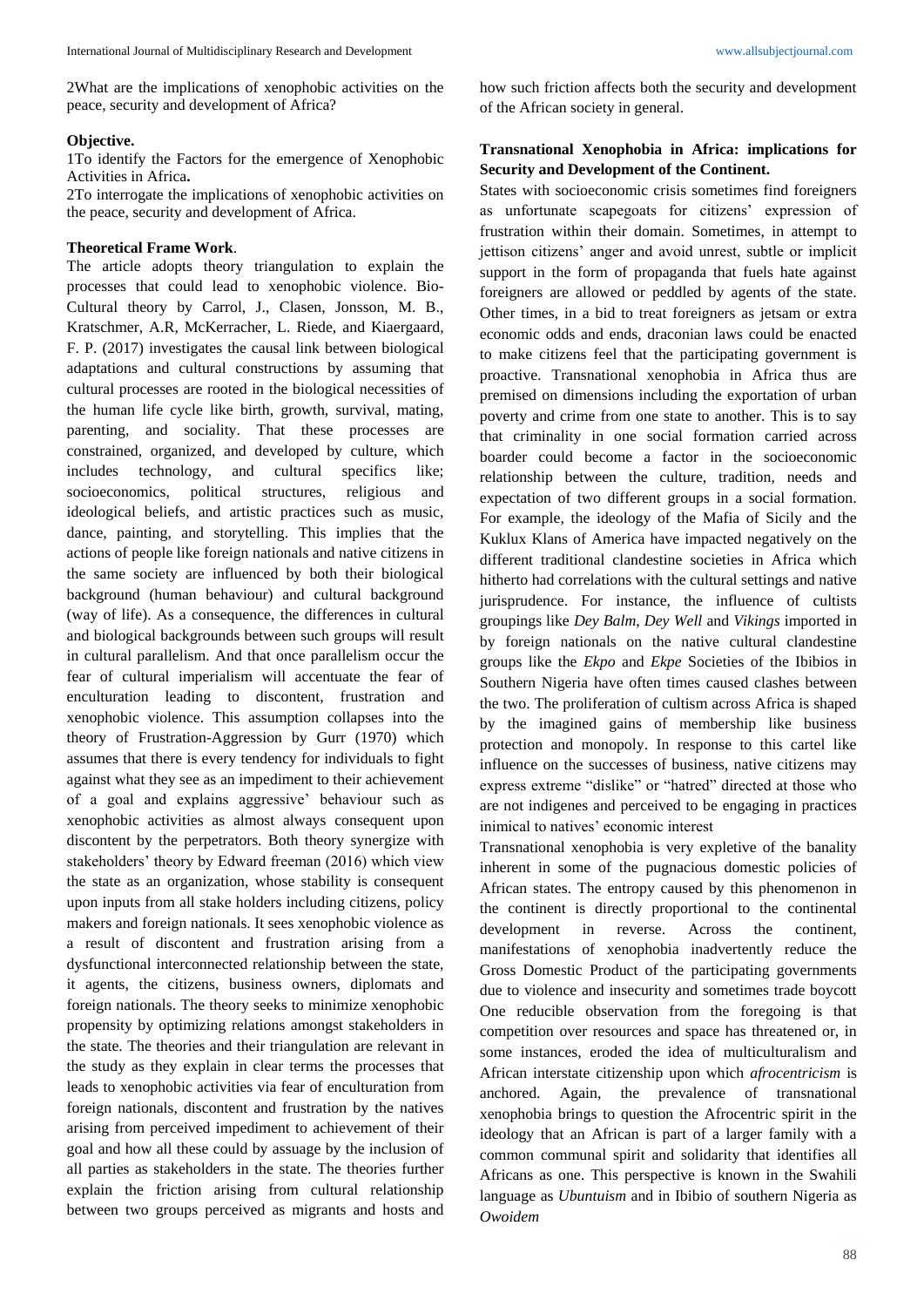# **Chronicle and impacts of xenophobia in Africa.**

**Table 1**

| S/N | Country (Attacker) Year Country (Victim) |      |                                                       | <b>Causes</b>                                                                   | <b>Stringent Eco-policy</b><br>in that Country                                                                   | <b>Resources lost</b>                                                                                          | Impact on inter-                                                                                                                                                                                                                                                              |
|-----|------------------------------------------|------|-------------------------------------------------------|---------------------------------------------------------------------------------|------------------------------------------------------------------------------------------------------------------|----------------------------------------------------------------------------------------------------------------|-------------------------------------------------------------------------------------------------------------------------------------------------------------------------------------------------------------------------------------------------------------------------------|
|     | Ghana                                    | 1969 | Nigeria<br>Togo<br>Burkina-Faso                       | Economic depression                                                             | Ghanaians<br>٠<br><b>Business</b><br>promotion<br>$(GBP)$ .<br>Alien Expulsion<br>compliance<br>order            | (Human/Capital<br>140, 000 Nigerians<br>deported lost<br>estimated amount of<br>8,000.00 naira per  <br>person | state relations<br>Frosty<br>Insecurity<br>Threats to Bi-<br>lateral trade.                                                                                                                                                                                                   |
|     | Ghana                                    | 2019 | Nigeria                                               | Unemploy<br>٠<br>ment Fear<br>for socio-<br>enculturati<br>on                   | the Alien Compliance<br>Order<br>The Ghana<br><b>Investment Promotion</b><br>Council (GIPC) Laws<br>Act 478 1994 | Infra-Structural<br>(Nigeria High<br>Commission<br>demolished in<br>Accra)                                     | Frosty<br>٠<br>Trade<br><b>Boycott</b><br>on<br>Ghanaia<br>ns<br>products<br>the total volume of<br>trade between<br>Nigeria and Ghana<br>decreased from<br>N118,547,308,772<br>in $2007$ to<br>N49,206,016,160<br>and<br>N6,747,643,323,<br>in 2009 and 2010<br>respectively |
|     | Gabon                                    | 1978 | Benin                                                 | Political differences<br>Diplomatic feud<br>between Gabon and<br>Benin republic | National<br>٠<br>security<br>Policy<br>against<br>Economic<br>sabotage<br>Citizenship<br>promotion               | Lower GDP of each<br>country due to lack<br>of bi-lateral trade                                                | Frosty relationship<br>Economic<br>blockade<br>Higher rate<br>unemployment                                                                                                                                                                                                    |
| 1   | Nigeria                                  | 1983 | Ghana                                                 | Oil boom                                                                        | Ghana must Go<br>expulsion order                                                                                 | 700, 000 Ghanaians<br>left.<br>Nigeria's ban on<br>some products from<br>Ghana                                 | Frosty bilateral<br>relations.<br>Trade boycott                                                                                                                                                                                                                               |
| 3   | Kenya                                    | 2013 | Nigeria<br>Ghana<br>Angola<br>South Africa<br>Somalia | Economic<br>depression<br>Poverty<br>Unemploy<br>ment                           | Counter terrorism<br>policy (Operation<br>Usalama)                                                               | 4,000 Somalis<br>deported.                                                                                     | <b>Increased GDP</b><br>$2013 = $55.1b$<br>$2014 = $61.45$<br>Increase of \$6.35b                                                                                                                                                                                             |
|     | Angola                                   | 2004 | Congolese                                             | Theft of natural<br>resources                                                   | Policy for<br>٠<br>the<br>Protection<br>of natural<br>resources<br>And National security                         | 100, 000 Congolese<br>expelled in 2004<br>and additional<br>160,000 expelled<br>from 2008-2009                 | Lower GDP<br>$2004 = $23.55B$<br>$2009 = $17.31 B$<br>Severance of trade<br>relation                                                                                                                                                                                          |
| 4   | Congo                                    | 2009 | Angola                                                | Political retaliation                                                           | National security                                                                                                | Expelled 50, 000<br>Angolans                                                                                   | <b>Improved GDP</b><br>$(2009) = $70.31B$<br>$(2010) = $83.8B$<br>Poor bilateral<br>relationship                                                                                                                                                                              |
| 5   | Cote d'ivoire                            | 1990 | Burkina Faso                                          | Ivorian-Burkina Faso<br>farmers crisis                                          | Ivorian identity and<br>economic access<br>policy                                                                | 8, 000-12000<br>Burkina Faso<br>nationals were<br>expelled. lower<br><b>GDP</b>                                | Trade boycott,<br>frosty interstate<br>relations<br>GDP in<br>$1990=10.8b$<br>GDP in<br>1991=10.49b\$<br>decrease in GDP                                                                                                                                                      |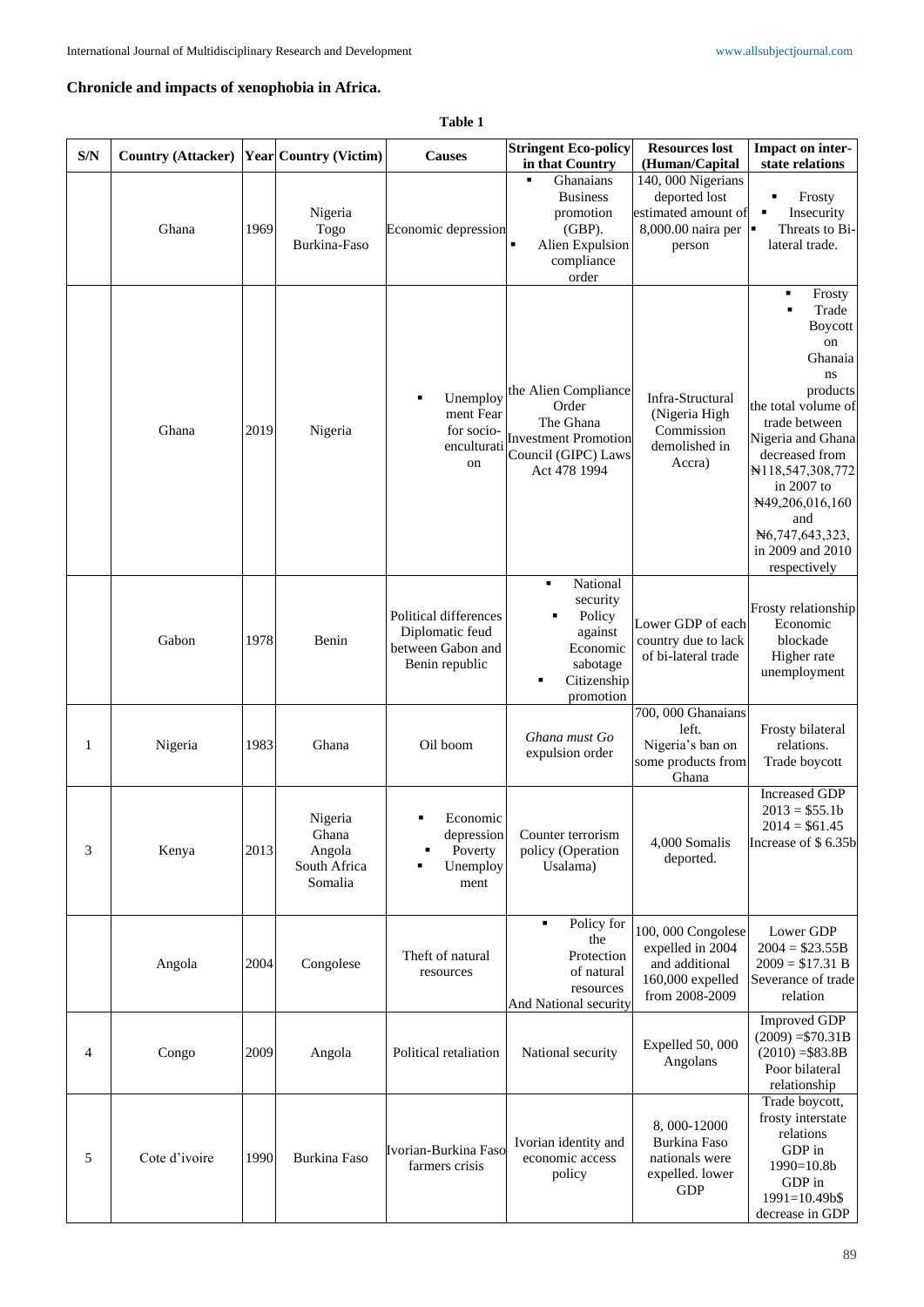|   |                          |                       |                                                                       |                                                                                                           |                                                                                              |                                                                                                    | of 0.32b\$                                                                                                                                            |
|---|--------------------------|-----------------------|-----------------------------------------------------------------------|-----------------------------------------------------------------------------------------------------------|----------------------------------------------------------------------------------------------|----------------------------------------------------------------------------------------------------|-------------------------------------------------------------------------------------------------------------------------------------------------------|
| 6 | Uganda                   | 1972                  | Asian nationals,<br><b>British nationals</b>                          | Political disloyalty<br>and non-integration<br>and commercial<br>malpractice of<br>Indians                | Policy on national<br>integration and<br>business protection.                                | 80,000 foreign<br>nationals expelled<br>5655 firms, ranches,<br>farms and agro<br>estates shutdown |                                                                                                                                                       |
| 7 | Libya                    | 2016                  | Nigeria<br>٠<br>Ghana<br>Mozamb<br>ique<br>(mostly Black<br>Africans) | Political<br>٠<br>instability<br>Terrorism<br>Economic<br>depression                                      | Governmen<br>t tacit<br>support<br>against<br>immigrants.<br>EU support                      | 600 foreign<br>nationals captured at<br>sea                                                        | Negative multi-<br>lateral relationship<br>with countries<br>involved<br>Abuses of<br>immigrants                                                      |
| 8 | Senegal                  |                       |                                                                       |                                                                                                           |                                                                                              |                                                                                                    |                                                                                                                                                       |
|   | <b>Equatorial Guinea</b> | 2004                  | Gabon<br>Uganda<br>Burkina Faso<br>Cameron                            | Suspicion of oil<br>theft<br>Involvement in<br>coup                                                       | Mineral resources and<br>indigenous trade<br>protection policy                               | 100,000<br>Cameroonians were<br>deported                                                           |                                                                                                                                                       |
|   | Nigeria                  | 1983<br>1985          | ٠<br>Ghanaians                                                        | Declined economic<br>condition                                                                            | <b>Operation Ghana</b><br>must go                                                            | Over 300, 000<br>Ghanaians were<br>deported.                                                       |                                                                                                                                                       |
|   | South Africa             | 2008                  | ٠<br>Mozambique<br>Nigerian<br>$\blacksquare$<br>Somalians<br>٠       | Unemployment                                                                                              | Employment for<br>indigenous citizens                                                        | 7 deaths and<br>expulsion of<br>thousands of<br>foreigners                                         | Trade deficit<br>(Export to SA)<br>2008 5.1B Rand<br>2009 4.2B Rand                                                                                   |
|   | Burundi                  | 2009                  | Rwanda<br>٠<br>Congo<br>Kinshasa                                      | Crime<br>Economic depression                                                                              | National security<br>policy                                                                  | 8,000-12000<br>foreigners were<br>expelled                                                         |                                                                                                                                                       |
|   | Congo Brazzaville        | 2014                  | Democratic<br>٠<br>republic of<br>Congo                               | $\blacksquare$<br>Unemployment<br>Socio-economic<br>depression<br>Poverty<br>٠<br>Crime<br>$\blacksquare$ | Mbala ya bakolo<br>[Force of the Elders]                                                     | 50,000 Democratic<br>republic of Congos<br>were expelled                                           |                                                                                                                                                       |
|   | Chad                     | 2015                  | Cameroon<br>Nigeria                                                   | War on crime<br>National<br>security                                                                      | Immigration policy<br>(Operation clean up<br>campaign against<br>undocumented<br>foreigners) | 200, 000 Nigerians<br>and 300, 000<br>Cameroonians were<br>expelled from chad                      |                                                                                                                                                       |
|   | South Africa             | 2015                  | Nigeria<br>Mozambique                                                 | Unemployment<br>Poverty<br>Fear of<br>unencultarizatio<br>n                                               |                                                                                              | Burning and looting<br>of foreigners shops                                                         | Improved Bi-<br>Lateral Trade.<br>(Nigerian Total<br>Trade to SA in<br>2015 Was 28.4B<br>Rand and 2016<br>36.9B Rand.<br>increase of 8.5B<br>Rand)    |
|   | South Africa             | $2017$ $\blacksquare$ | Nigeria<br>Mozambique<br>Libya<br>п                                   | Illegal<br>migration                                                                                      | Immigration policy                                                                           | Clashes between<br>citizens and<br>migrants                                                        | Increased Bi-<br>Lateral Trade.<br>(Nigerian Total<br>Trade to SA in<br>2017 Was 42.7B<br>Rand and 2018<br>66.12B Rand.<br>increase of 24.5B<br>Rand) |

**Source**: Authors compilation: 2020

Although extant literature shows few documentations regarding the influence of social factors to xenophobic violence in the lives of native people with limited access to political power. Yet, it is clear that the physical, emotional, mental and material dimensions among indigenous people in different sociopolitical structures in Africa are distinctly, as well as differentially, influenced by a broad range of social determinants. These include socio-economic circumstances like labour force, culture, traditions, fads, crime rate, per capital income and environments, as well as political structures, systems and institutions that can influence the development and maintenance of interstate relationship

along a continuum vis-à-vis poor to excellent. The socioeconomic contexts of interstate relations like history, politics, social, religious and economic determinants can be categorized as *distal*, while others like communal ideology, rites of passage, infrastructures, idiosyncrasies, resources, systems and capacities as *intermediate* and then, health behaviors, physical and social environment, as *proximal*.

These contexts and their multidimensional impacts on interstate relations are expressed in a myriad of ways (health, trade, bilateralism, social. economic connections and geopolitics, etc). These expressions are characterized by the increasing circulation of peoples, ideas and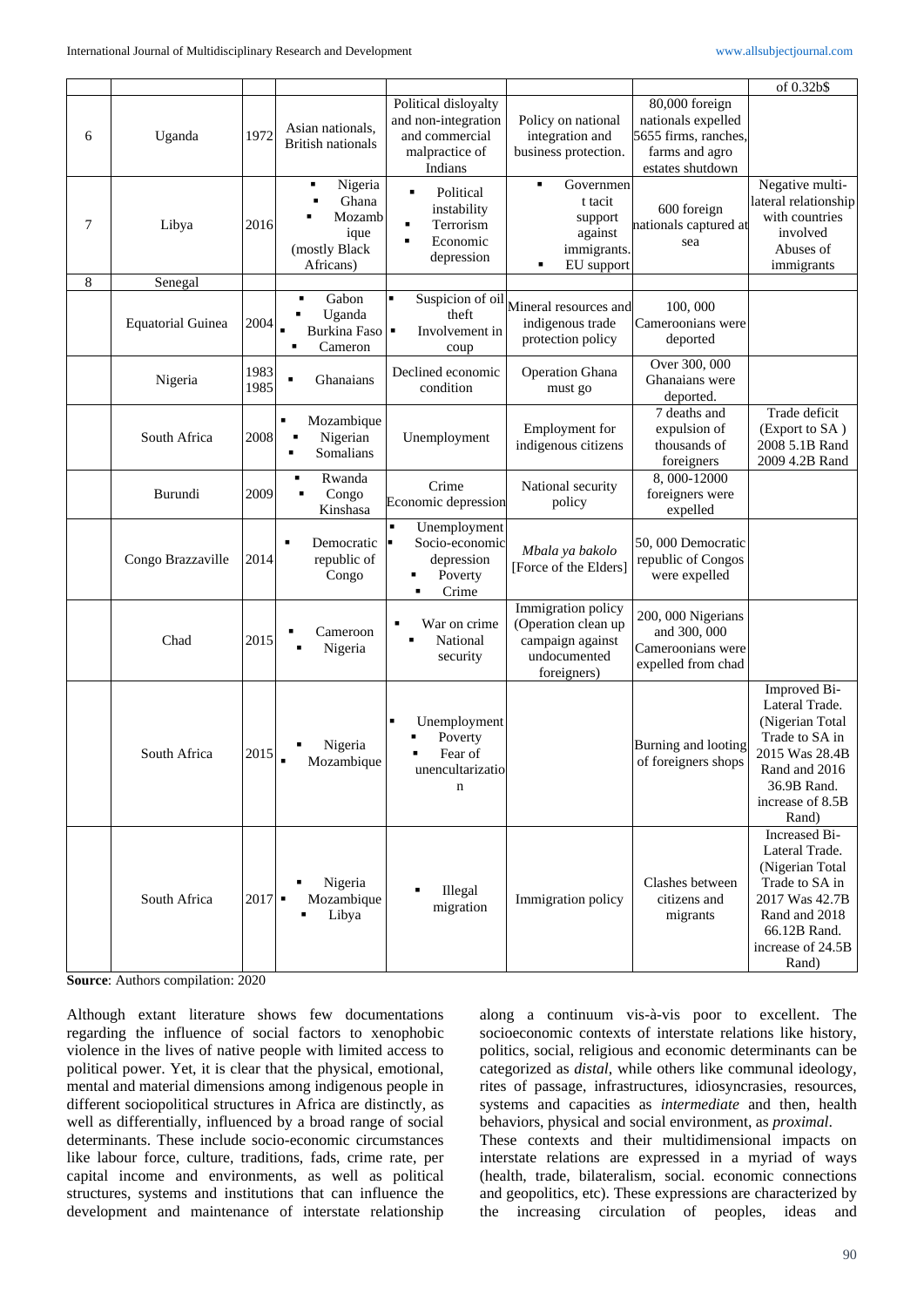commodities, and the emergence of organizational forms like the African Union (AU), ECOWAS Ceasefire Monitoring Group (ECOMOG), The Southern African Development Commission (SADC), to tap into these circulations and maintain peace and encourage development. In addition, and because of the influence of multiple actors in the international system, many hitherto functions held by the state in the maintenance of interstate relations have been transferred *upwards* to some supranational institutions or multinational corporations and intergovernmental organizations with common interests or focus through economic and political integration, *downwards* to regional organisations and communities, through political and administrative decentralization, and *sideways* to none governmental organizations (NGOs) and to the private sector through deregulations and privatization. The implications of the above is that cultural values, traditional norms and indigenous economic development of a people could easily be enculturated or jettison especially if the influx of foreign nationals attains a geometrical increase and influence. The reactions of indigenous people to the influences from the influx of foreign nationals underscores transnational xenophobia with negative implications on interstate relations, peace and development. In a state nearing a dystopia, the evaluation of the factors that occasion transnational xenophobia are apical within the indices of underdevelopment like unemployment, high crime rate, poverty and hunger index, low personal income, low Gross National Product (GDP), poor productive capacity etc. These indices interconnect each other with the natives' existential conditions and subsequently influences negatively the Natives level of frustration. This frustration could be made cumulative either by the tacit or implicit manipulation of state institutions regarding the activities of foreign nationals. In interrogating the activities of foreign nationals especially when such interrogation is premised on nationalism or national security, states explicate unfavorable economic policies to obfuscate its internal socioeconomic disorder or to blame same on the activities of foreign nationals. Thus, xenophobia is wrongly blamed on the social dynamism of foreigners. It is unfounded fear exercise by the natives for economic emasculation by none native. Unfounded because xenophobic violence correlates with the indices of underdevelopment and governance deficits. The improvement of the living conditions of the native is a prerogative of the government in power and not the duty of foreigners. Transnational xenophobia therefore has grave security and economy implications as the phenomenon stunts socioeconomic engineering and tampered with autocentric development of the continent. For instance, Pan-Africanism, like the Zik movement in Nigeria has as its main drive, the pivotal centralization of race effort and the recognition of a racial fount that ought to presuppose security and development of the continent. Yet, it has rather been abandoned by other West African states especially Ghana in the aftermath of the xenophobic attack on Ghanaians in 1983s. Legum (2016) says that Pan-Africanism ought to, (especially as a coalition of African voices,) speak to Africa's sense of common hospitality and communalism, most importantly in the aftermath of the scramble for and the partitioning of Africa by Europe in 1884, which engendered and entrenched imperialism and colonialism that has graduated to globalization. Africa's unity and development potentials affected by the

aforementioned are tangents to issues of insecurity in the continent, political sincerity and the political will that can help eventuates the absence of development deficits. For Ariyo (2005), Pan-Africanism thus was designed to be implemented as a continental policy striving to mobilize Africa's voice against the slavery of its people, identity and resource control through the process of decolonization driven primarily by the faith, will and extraordinary determination of the nationalist leaders. African security and development can thus be taken as a euphemism of pan Africanism. Interstate cooperation and relations in this context should be fostered by positive historicism, but Xenophobic activities have imbued the continent's internal histories with savagery and hate. In this wise, Aremu (2013) [1] is of the opinion that Africans having emphasized the ideas of 'united we stand, divided we fall' and 'Africa for Africans' ought to have been able to stifle issues that may threatened security and unity and imbibe the basic principles of *oness* in the *ubuntuistic* spirit, to guide inter-state and cross-border relations on the continent. That such ideology should have impressed on the government of each country to avoid the pitfalls of suzerainty which entails the principles of divide and rule and focus on eradicating unfounded fear for the successes of foreign nationals in their domains. The efforts of pan -Africanism therefore should culminate to the establishment of many socioeconomic, cultural and political institutions to galvanize and protect Africa's common interests. Documented xenophobic attacks across the continent do not underscore a united African people and government, rather it showcases a more fragmented, self-centered and self-serving people supported by state actions and regulations encapsulated in national interests. It is in this sense that one interrogates the aggressiveness of Africans against fellow Africans who have migrated in search of greener pasture. And it is on such basis that a unified interstate effort should be directed towards the liberation of Africa from the clutches of western domination and oppression. But since interstate relations in the continent seems to prevaricate from the ideology of *Ubuntuism* as evidenced by transnational xenophobic attacks, the much-acclaimed political independence and unity of Africans appears to be farcical. European powers and their agents still dominates the juicy sectors of the African economies to the detriments of African people. This has led to Afrophobia. Afrophobia may be refers to a systematic reawakening of hate and discriminatory sentiments tied to tribalism and ethnocentrisms that the colonial powers deployed to divide Africans. Transnational xenophobia therefore, constantly challenges African security, unity, common identity, brotherly spirit and development. If unchecked, it has the potency of robbing Africa and its people of cross-cultural advantages and the much needed socio-economic and political development.

**Factors for the emergence of Xenophobic activities in Africa Multilateralism and Protectionism** Global post industrialism presupposes economic and trade interdependence of states, however, the idea that multilateral engagements between states in Africa would encourage socioeconomic relations and fecund continental development has been stifled by protectionism. Influenced by the implications of globalization, African states adopts protectionist mechanism in a bid to encourage indigenous industries and supports Small and Medium Scale Enterprises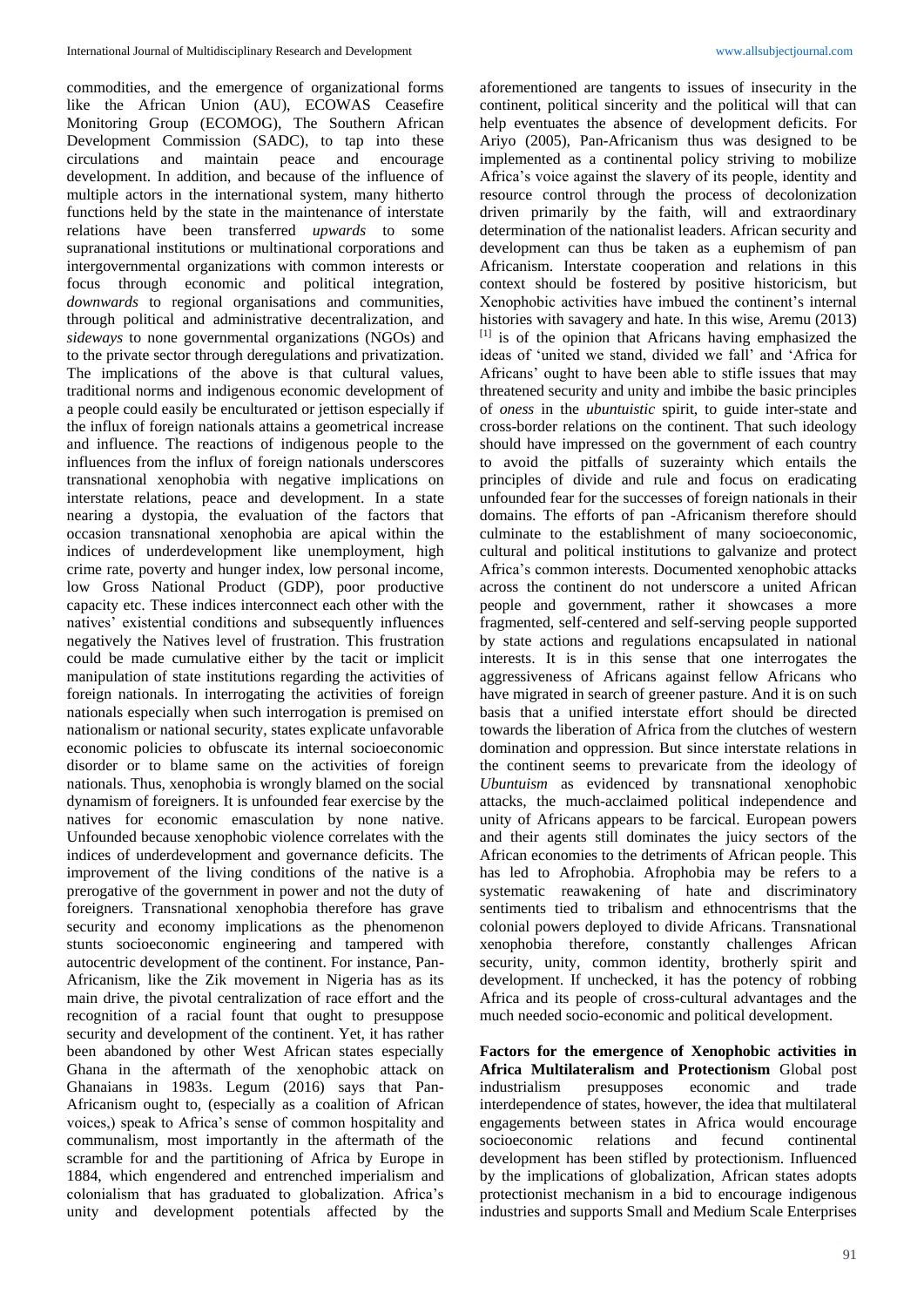(SMEs). However, such state economic policies often find blurring relationship with xenophobic implications. For instance, Umoh  $(2019)$ <sup>[19]</sup> reported that the multilateral relationship between South Africa and Nigeria in the postapartheid era was more of competition rather than cooperation. He further stated that South African protectionist financial policy of 2015 to stifled First Bank of Nigeria in South Africa while favoring South African banks was a deliberate protectionist mechanism which targeted the financial emasculation of the bank. Such policy signals government support to prospective and probable xenophobic relations between South Africans and Nigerians living in South Africa.

**Refugee and Asylum seeking** The increase in the number of refugees and asylum seekers from one state to another in recent times is to be blamed on incessant civil wars, communal crisis, terrorism and governance deficit in African States. This has contributed to the increasing pressure on scares resources leading to competition and scrambling for survival. Terrorism and communal clashes too, have increased destitution and criminality. The need for survival has led these internally displaced persons to seek international protection through migration in search of domains with relative peace and security. At arrival in foreign lands refugees and asylum seekers are treated as foreigners with all forms of institutionalized discrimination and violence. Trouble usually began when the nationals depriving the Foreigners access to human rights and basic infrastructure in addition to treating the foreigners as second-class citizens in the receiving state are resisted by the foreigners. A continued violations and deprivation of the refugees and asylum seekers often attracts resistance for self-preservation resulting in premeditated violence and attacks between the foreigners and native citizens in that state. Hanekom and Webster (2010) reported that in 2008, African refugees and asylum seekers in South Africa were the most discriminated and violated by the South Africans.

**Poverty and Economic Crisis** Most African states are subservient states with quasi domestic autonomy via suzerainty. Suzerainty presupposes dependency through socioeconomic and political strangulation. This strangulation shapes and conditions foreign engagements between Africa and Western capitalist countries. These engagements; trade, commerce, science, and information technology, political system and power relations as asymmetric as they are, encourages corruption, flawed political processes and tyranny that forms the basis for governance deficit, economic crises and poverty. These factors stunt development and with strong implications on security, produces extreme economic lack and destitution. The issues of poverty, and economic lack are tangentially link to unemployment arising from the prevailing economic crisis occasioned by forces of international economic order. The widening inequality gap and little access to national commonwealth engendered by flawed political process produces citizen's frustration. To correct individual or family existential deficits, African citizens engages in international migration in search for good living conditions, employment opportunities and income improvement.

The nationals of the receiving states, who are also not too comfortable due to the relative scarce resources in their state, see the immigrants as would be competitors for the

available scarce resources, thereby depriving them from exclusive access to the available economic opportunities in their homeland. With this preconceived economic deprivation, the state nationals become aggressive on the migrants, and demand for their forceful deportation back to their states, and in most cases, the situation results in violent attacks, killings and different forms of xenophobic activities.

**Cultural and Biological Parallelism.** The African society is an admixture of different biological and cultural backgrounds, resulting in bio cultural divergence including different skin colours, mixed race, languages and physiognomy. These physical body features, languages, dictions and complexion become sources of identification among Africans, resulting in opportunities for discrimination. This discrimination leads to violation of human rights of foreign nationals of Africans descent, especially, black Africans. Human Rights Watch (1998) corroborates the above assertion and opines that biological and cultural differences in Africa accounts for the physical demeanor of Africans for easy identification and discrimination. The organisation says that in South Africa, Egypt, Libya, Morocco, Mali etc., the blacks are easily spotted out, violated, and sometimes forced to go back to their states and concluded that this accounts for the constant transnational xenophobic activities in some African states.

**The Contest for Religious Superiority**. Religious differences remain one of the major sources of conflict in post-colonial Africa. Organized foreign religions; Judaism, Christianity and Islam are the three Abrahamic religions that came to Africa extensively during colonialism. Pre-colonial Africa was replete with different indigenous spiritualties which had symbiotic relationships with native jurisprudence, traditional, cultural and economic autocentric development trajectories of indigenous people. Religious imperialism in Africa occurred through contest for superiority between native practitioners and foreign campaigners, it reached a crescendo and overwhelmed the native religious structures when the demonization of African gods by propaganda became a prerogative of African worshippers of the white man gods. The proselytism was not without international dimensions; crusades, jihads and pilgrimages. The contest for religious superiority is intensively propagated between Christians and Muslims. Many African states and their citizens see themselves as people of superior religious affiliation while others of different faith are seen as inferior and therefore not worthy to live or work together with in the same society or organization. This religious contest mirrors bigotry and unnecessary discriminations which subsequently snowballed to violent attack on each other. This is evidence in the violent attacks carried out against Christians, particularly the foreigners and reprisal attacks in Mali, Sudan, and Libya and Northern Nigeria. The situation often degenerates to the extent that people of different religion in the same state invite their counterparts from other states to assist them in the fight against their fellow nationals. Some xenophobic attacks are religiously induced but masked in ethnicity and tribal sentiments. The issue of "Boko Haram" in Nigeria is a clear case, and it is spreading to other African countries like Chad, Cameroon, and Togo, thereby increasing the rate of xenophobic activities in Africa.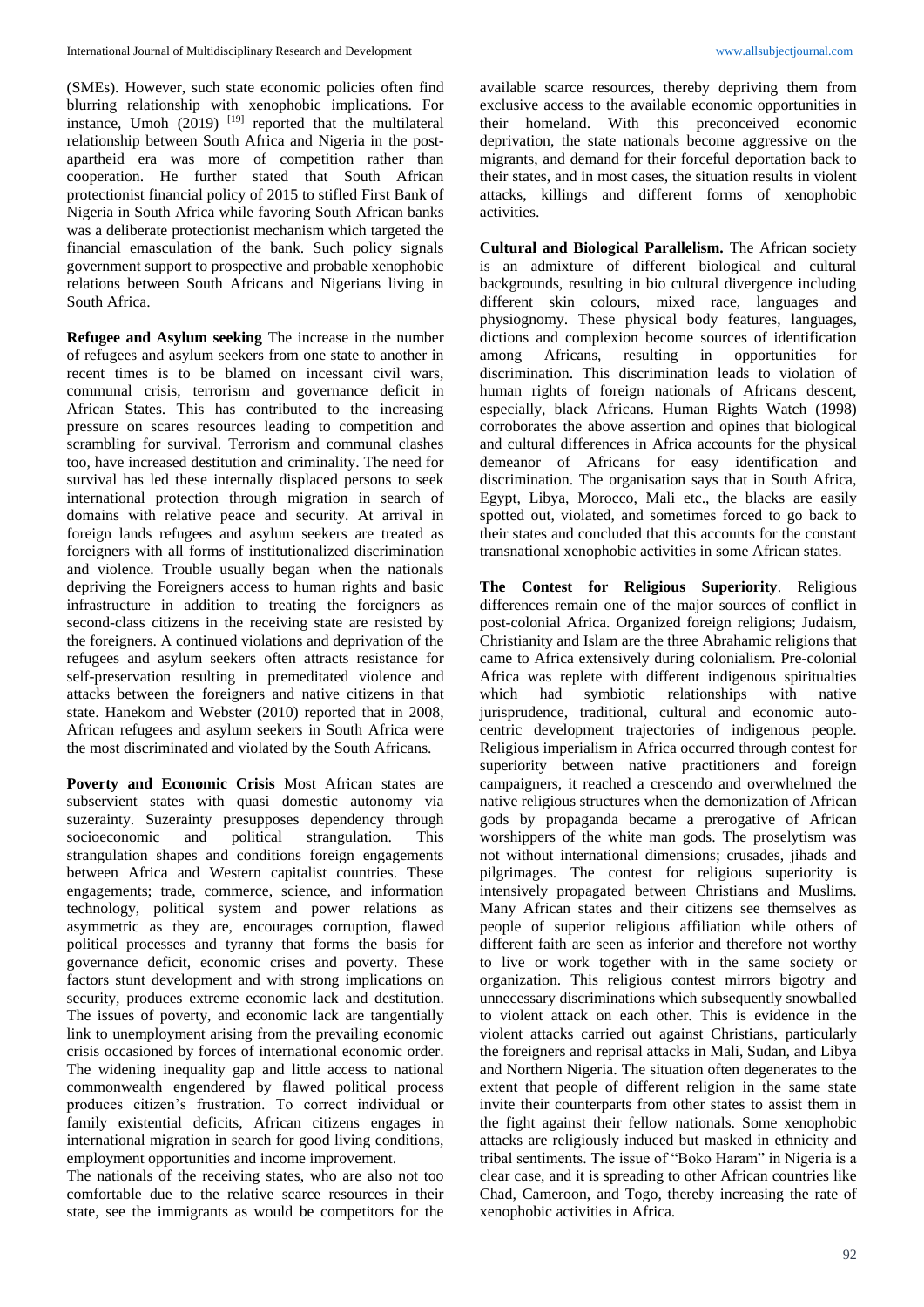**Drugs Trafficking and Crime Rate.** Urbanization of poverty includes exportation of urban crime from one state to another through migration, refugee and asylum seeking. There seems to be a relationship between substance abuse and the affinity to violent hate crimes. Xenophobic activities in Africa has some strong relationship with substance intake which often induces a sense of vague or unevaluated superiority complex otherwise known as Dunning-Krugger's effect. With the (DKe) an individual becomes unreasonable and uncircumspect leading to more substance abuse and violence. Drug trafficking and criminal activities of foreign nationals account for some of the sources of hatred and dislike by citizens in receiving countries. Saar (2013) [17] says that war on drugs are fought by both government and concern citizens on a daily in Africa. In some African countries, the indigenes usually attribute drug trafficking and substance abuse as indices of corrupt and vile behavior of the foreigners in their state. This accusation graduates to dislike for the foreigners and subsequent discriminations. In an attempt to exonerate themselves from accusation of substance trade and prove that the indigenes are the ones involved in the ill practices, both the indigenes and foreigners engage in violence against each other, resulting in xenophobic activities such as occurred in South Africa in 2006, 2008 and 2017 that resulted in violent attacks /killings of Nigerians, Togolese, Sudanese, Ivoirians, Ghanaians and Cameroonians.

**Tacit support of States' Security Agencies.** State security agents all over the world are charged with the responsibility of securing life and properties of every single individual residing in that state notwithstanding socio-cultural and political differences. Unfortunately, in some African states, the security agents provide discriminate services in favour of state nationals at the detriment of foreigners, thereby exposing the foreigners to security challenges in their respective domains. Again, state security agencies often take sides with the indigenes wherever there is a crime involving foreign nationals and native citizens. In their views, Hussein and Hitomi **(**2013**) [9]**, says that security agents including the police in South Africa are more concerned with the security of the indigenes than the foreigners in the face of the any criminal investigations or violence in that county, thereby exposing the foreigners to the risk of violent attacks by the indigenes. In most cases, the security agents harass, intimidate and accuse the foreigners innocently in order to arrest and detain them at the instance of the indigenes. In Egypt and Libya, the story is not different, as the security agents provide more security for indigenes than the foreigners. This selective security services in African states have resulted to discrimination and perceived oppression against the foreigners, and graduated to several violent attacks and counter attacks between the foreigners and indigenes.

Policy lacuna and Diplomacy Some domestic policies of some African states often mirrors explicit policy lacuna targeted at foreigners whenever there is business competition between native citizens and foreign nationals in their respective domain. Some African leaders even go the lengths to making undiplomatic and provoking comments against foreign nationals capable of inciting xenophobic violence in their state. Kumah  $(2017)$  <sup>[10]</sup> attributed the xenophobic activities in part of South Africa to the

unguided, undiplomatic and indiscriminate comments credited to King Goodwill Zwelithim at Pongola, Northern KwaZuluNatal in March, 2015 against the foreigners in South Africa. Unguarded utterances from public figures such as mentioned often fanned the embers of violence against foreigners. The escalation of violence undermines interstate relations and sometimes stunts diplomatic engineering between states.

**Poor Information Management by Media Houses.** Some media houses in Africa in attempt at news promotion, sales jingles and traffic attraction, intentionally mismanage information involving relations between indigenes and foreigners. The mismanagement of information is in the areas of sensationally preconceiving and intentionally misrepresentation of facts about activities of foreigners. This include painting the foreigners in bad light before the indigenes that could give the natives credentials for xenophobic activities. Such drive shows a travesty of ambition and ulterior motive anterior to peaceful coexistence. Hussien and Hitomi (2013)  $[9]$  stated that the mismanagement and misrepresentation of facts about the government report on the causes and effects of the xenophobic violence in KwaZulu-Natal Province of South Africa in 2015 led to another round of violence against foreigners. This was made possible because the media houses, both local and international blew the reports out of proportion resulting in more violence and subsequent reprisal attacks. Propagandistic interventions of state media house underscores misinformation which often is taken as facts. As a result, the negative image painted by such propaganda propels xenophobic violence.

## **Implications of Xenophobic activities on African Security and Development**

**Loss of Revenue from Tourism.** Xenophobia represents the impression of dislike and discrimination against foreigners and therefore creates the notion that the affected state is hostile to foreigners including tourists. This notion scares the tourists and induces a sense of insecurity. This sense of insecurity arising from possible violence and discriminatory policies against them forces the existing tourists to vacate the state, while intending tourists divert their tourism interest to other violence-free states. This was evidenced in South Africa in 2015, when the Mozambicans avoided the tourism in Indaba, Durban, and in 2017, when Nigerians declined interest for tourism and holiday in South Africa due to xenophobic violence. The explicit implication on revenue is that the affected state in particular and Africa at large losses the revenue targets and assets from declined tourism within the period.

**Increase in Death Rate and Loss of Manpower in Africa**  Zoomed into the xenophobic violence is the loss of manpower in Africa. Transnational xenophobia accounts for the increase in death of Africans in Africa, implying that Africans are the main casualties of the xenophobic violence in Africa. In 1983, Nigerians and Ghanaians were killed in violence attacks and reprisal attacks in Nigeria, forcing the Ghanaians to leave Nigeria back to Ghana. Similarly, in Libya, Senegal and South Africa, the black Africans were targets of the violence and extermination. As a consequence, loss of manpower, increased death rate and poor human capacity development negatively affect African peace and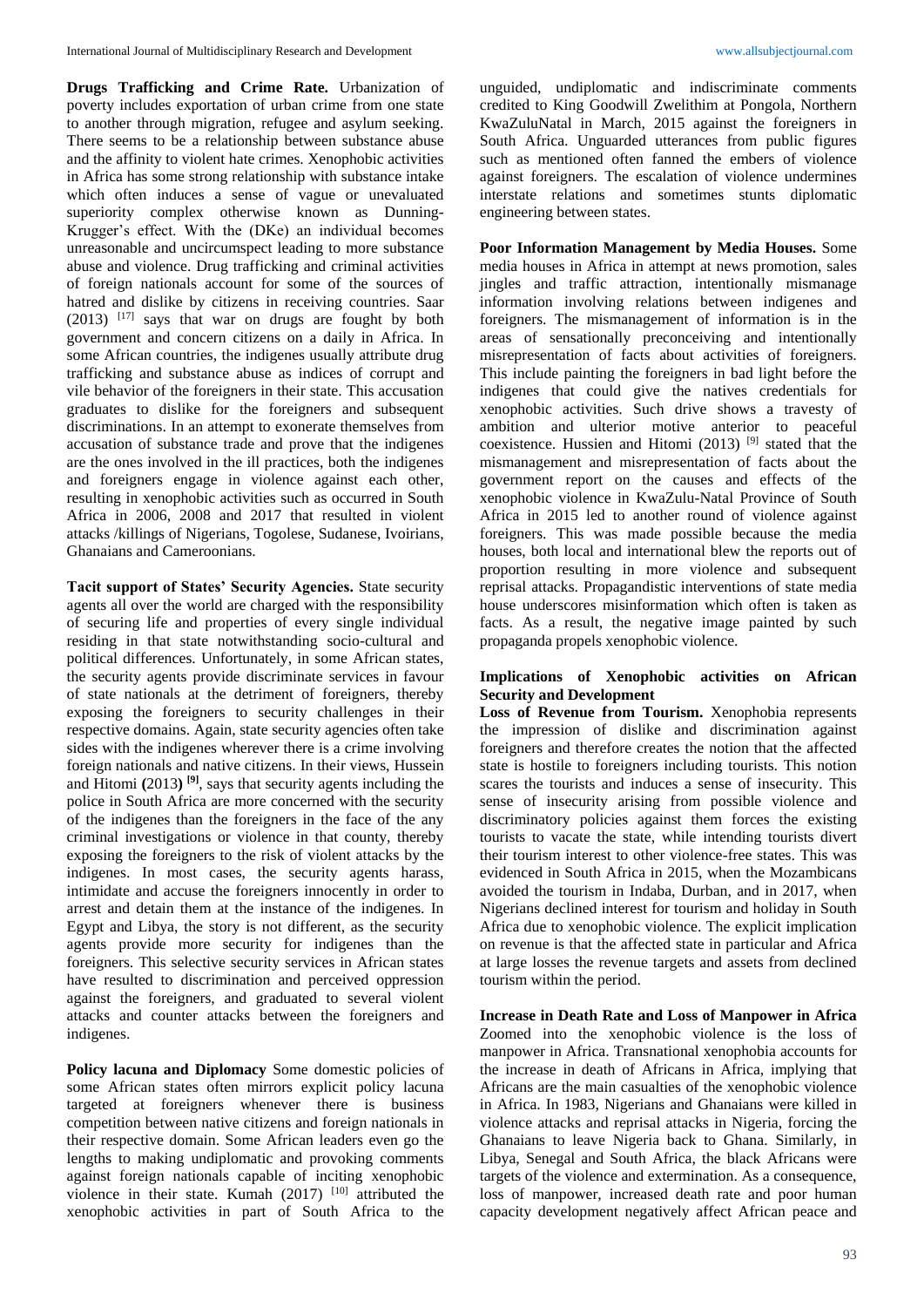#### development.

**Violation and Abuse of Fundamental Human Rights**  Transnational xenophobia has immense impact on the violation and abuse of fundamental human rights of Africans. The use of insolent, abusive and derogatory names for foreigners and sometimes resistance to cordial advances from foreigners by the locales are often done with xenophobic undertone. In some cases, state security agents and state legal framework are deployed to deprive the foreigners' equal opportunity. The application and interpretation of the law most times are just expletives to deceive the foreign nationals into believing in equal treatment by the law so as to have some sense of belonging. The deception sometimes is revealed by long detention of foreign criminal suspects and prolonged state's prosecution procedures.

**Poor Inter-State Relations.** At the level of interstate relations, transnational Xenophobia could compel African states to develop distrust against each other leading to pejorative exchanges. In severe cases, trade embargo and increased tariffs are deployed as mechanism of sanctions and retaliation. In those states where xenophobic activities are carried out, the people and government of the affected foreign nationals plan reprisal attacks and discriminations against the nationals of the earlier xenophobic state. New African Magazine (2015)  $^{[13]}$  stated that Nigerian National Assembly had expressed dismay over the discrimination, killing and abuse of Nigerians due to xenophobic violence in South Africa. This led to Nigerians threatening to launch reprisal attacks on South Africans and their investments in Nigeria. The cumulative effect is a strained relationship tailored towards a continued violence and underdevelopment in the continent.

**Migratory and mobility restrictions** The emergence of transnational xenophobic activities in Africa has resulted in the introduction of certain migration policies by some African States leading to intra and interstates restrictions on migration and mobility of foreign nationals. Often times, the restrictions are complexion sensitive. Certain African citizens, particularly the black Africans are most times restricted from accessing light-skin African states, thereby limiting labour, social and economic mobility in Africa. The manifestation of xenophobia undermines social cohesion, peaceful co-existence and good governance, and constitutes a violation of human rights. The implication of the above is antithetical to African peace and development.

**Economic Crisis and Loss of Capital Investment** There is always an inverse correlation between transnational xenophobia and economic development. In African States where xenophobia is a recurring decimal, economic crisis engendered by loss of capital, property and investments of the foreign nationals, is always a direct consequence. Looting and destruction of foreign investment couple with harsh economic policies of the host state results in loss of investment and the negation of economic activities in such state. The aftermath of transnational xenophobia is replete with the closure of Foreign Direct Investment (FDI), inappropriate sales of real estates, company shares and indemnity to fast tract relocation of investments to other peaceful states, leaving such xenophobic state with

increasing number of unemployed citizens, less capital investment and economic crisis.

**Poor and deflected image of the continent** Transnational xenophobia involving several African states often attract global attention that paints Africa in bad light and gives bad impression about the continent as hostile to foreigners. The implication is that it deflects Africa from some international engagements and showcases the continent as lawless unfit for foreign direct investment and human capital development.

## **Conclusion**

The issue of xenophobia not only has effect on foreign relations and development of African States, it encourages a recurring generational hatred that occasions destabilizing social and economic circumstances against African cooperation, security and development along a continuum from poor to worst. The extent of destabilization of the continental cooperation and security arising from xenophobic disorder may not be readily seen on a larger scale, but could contribute to the derailment of continental focus of the African Union. African governments on their part should direct resources to human development and reverse the tendency common to most countries in the continent where poverty targeted public spending is often marked by poor implementation. Although xenophobic violence sometimes has little or no impact on interstate trade, however, the negative consequence of its activities may shape the continent's holistic interstate relations, impedes human capital development, encourages unemployment and competition for scarce resources leading to discontent, frustration and aggression. Transnational xenophobia emanates from the receiving economy by its citizens as a medium of communicating discontent, discomfort and disapproval against foreigners and the reprisals whether in the receiving economy or migrant country of origin, mirrors a continued spiraling insecurity in the continent. Xenophobic incidents with attendant implications for the security and economic sectors threatens diplomatic relations between governments and nationalities. This phenomenon still defines the basis for socioeconomic interactions between immigrants and local population in the continent. Transnational xenophobia therefore is an impediment to Africa's cooperation and will continue to adversely affect the aim to achieve peace, security and development in the continent.

### **Recommendations**

African States should first identify causes of previous xenophobic activities in their states with a view of guiding against a snowballing of minor dislike into future xenophobic occurrences. Again the rights and privileges of the foreigners should be protected in Africa, to reduce discrimination and violence against the foreigners and encourage peaceful co-existence and development. Further, cultural lenses used in viewing migrants demographic should be discouraged in Africa in order to avoid the issue of colour and race differences. This will make Africans see themselves as people of one race, historical background and as brothers irrespective of complexion differential. This philosophy of brotherhood will enhance the expected peace and cooperation among Africans. Finally, the contest for religious superiority in Africa should be addressed using the